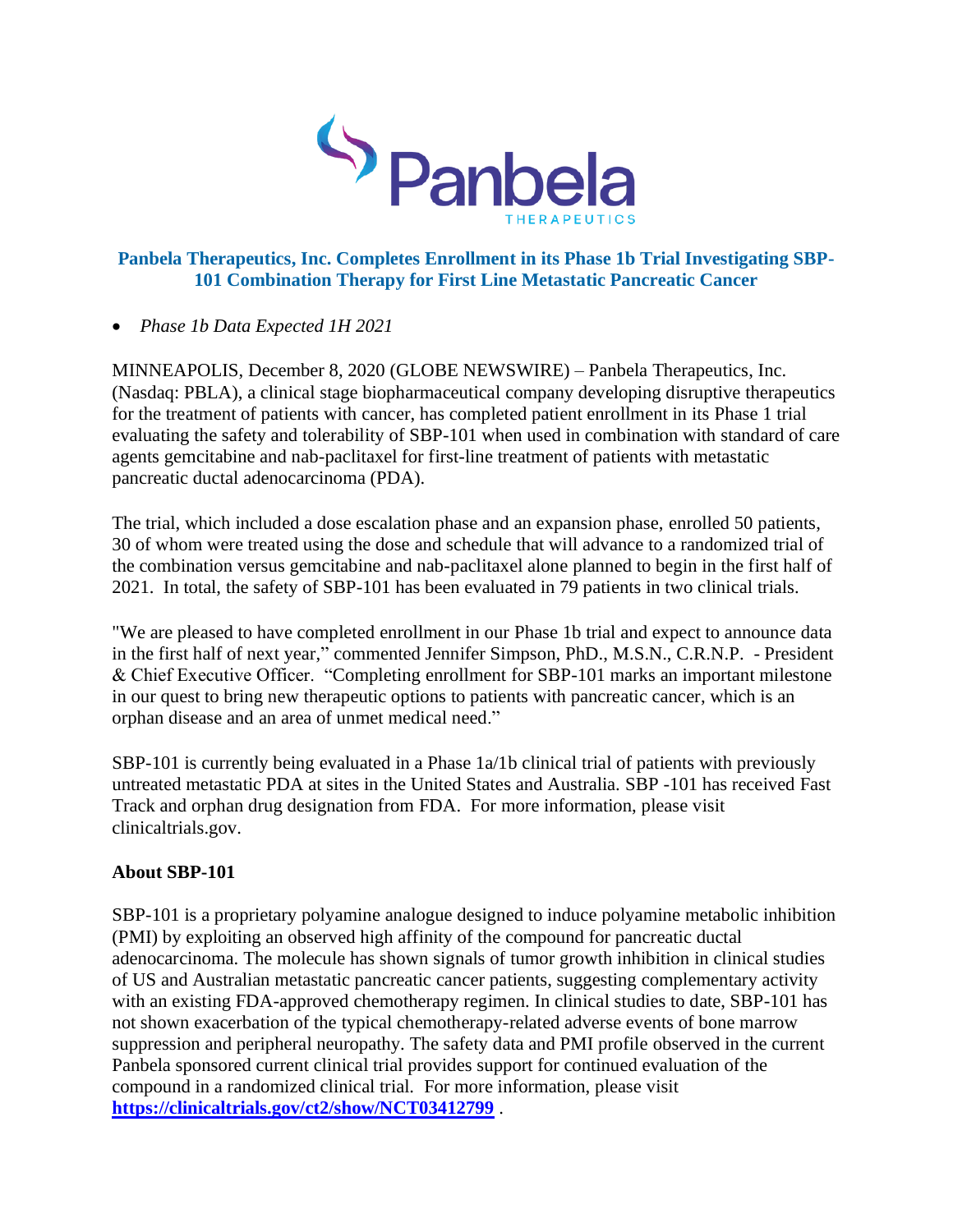#### **About Panbela Therapeutics, Inc**

Panbela Therapeutics, Inc. is a clinical-stage biopharmaceutical company developing disruptive therapeutics for patients with urgent unmet medical needs. The company's initial product candidate, SBP-101, is for the treatment of patients with metastatic pancreatic ductal adenocarcinoma, the most common type of pancreatic cancer. Panbela Therapeutics, Inc. is dedicated to treating patients with pancreatic cancer and exploring SBP-101's potential for efficacy in combination with other agents and in treating other types of cancer. Further information can be found at: www.**[panbela](http://www.panbela.com/)**.com. Panbela Therapeutics, Inc. common stock is listed on The Nasdaq Stock Market LLC under the symbol PBLA.

#### **Cautionary Statement Regarding Forward-Looking Statements**

*This press release contains "forward-looking statements," including within the meaning of the Private Securities Litigation Reform Act of 1995. Forward-looking statements can be identified by words such as: "believes," " dedicated," "expects," "intends," "may," "milestone," or "plans." Examples of forward-looking statements include, among others, statements we make regarding, potential effects of FDA Fast Track designation, future determinations of the characteristics of SBP-101 and its effectiveness, uses of proceeds from recent financings. Forward-looking statements are neither historical facts nor assurances of future performance. Instead, they are based only on our current beliefs, expectations, and assumptions regarding the future of our business, future plans and strategies, projections, anticipated events and trends, the economy and other future conditions. Because forward-looking statements relate to the future, they are subject to inherent uncertainties, risks and changes in circumstances that are difficult to predict and many of which are outside of our control. Our actual results and financial condition may differ materially and adversely from the forward-looking statements. Therefore, you should not rely on any of these forward-looking statements. Important factors that could cause our actual results and financial condition to differ materially from those indicated in the forward-looking statements include, among others, the following: (i) our ability to obtain additional funding to complete a randomized clinical trial; (ii) progress and success of our Phase 1 clinical trial; (iii) the impact of the current COVID-19 pandemic on our ability to complete monitoring and reporting in our current clinical trial; (iv) our ability to demonstrate the safety and effectiveness of our SBP-101 product candidate (v) our ability to obtain regulatory approvals for our SBP-101 product candidate in the United States, the European Union or other international markets; (vi) the market acceptance and level of future sales of our SBP-101 product candidate; (vii) the cost and delays in product development that may result from changes in regulatory oversight applicable to our SBP-101 product candidate; (viii) the rate of progress in establishing reimbursement arrangements with third-party payors; (ix) the effect of competing technological and market developments; (x) the costs involved in filing and prosecuting patent applications and enforcing or defending patent claims; and (xi) such other factors as discussed in Part I, Item 1A under the caption "Risk Factors" in our most recent Annual Report on Form 10-K, any additional risks presented in our Quarterly Reports on Form 10-Q and our Current Reports on Form 8-K. Any forward-looking statement made by us in this press release is based on information currently available to us and speaks only as of the date on which it is made. We undertake no obligation to publicly update any forward-looking statement or reasons why actual results would differ from those anticipated in any such forward-looking*